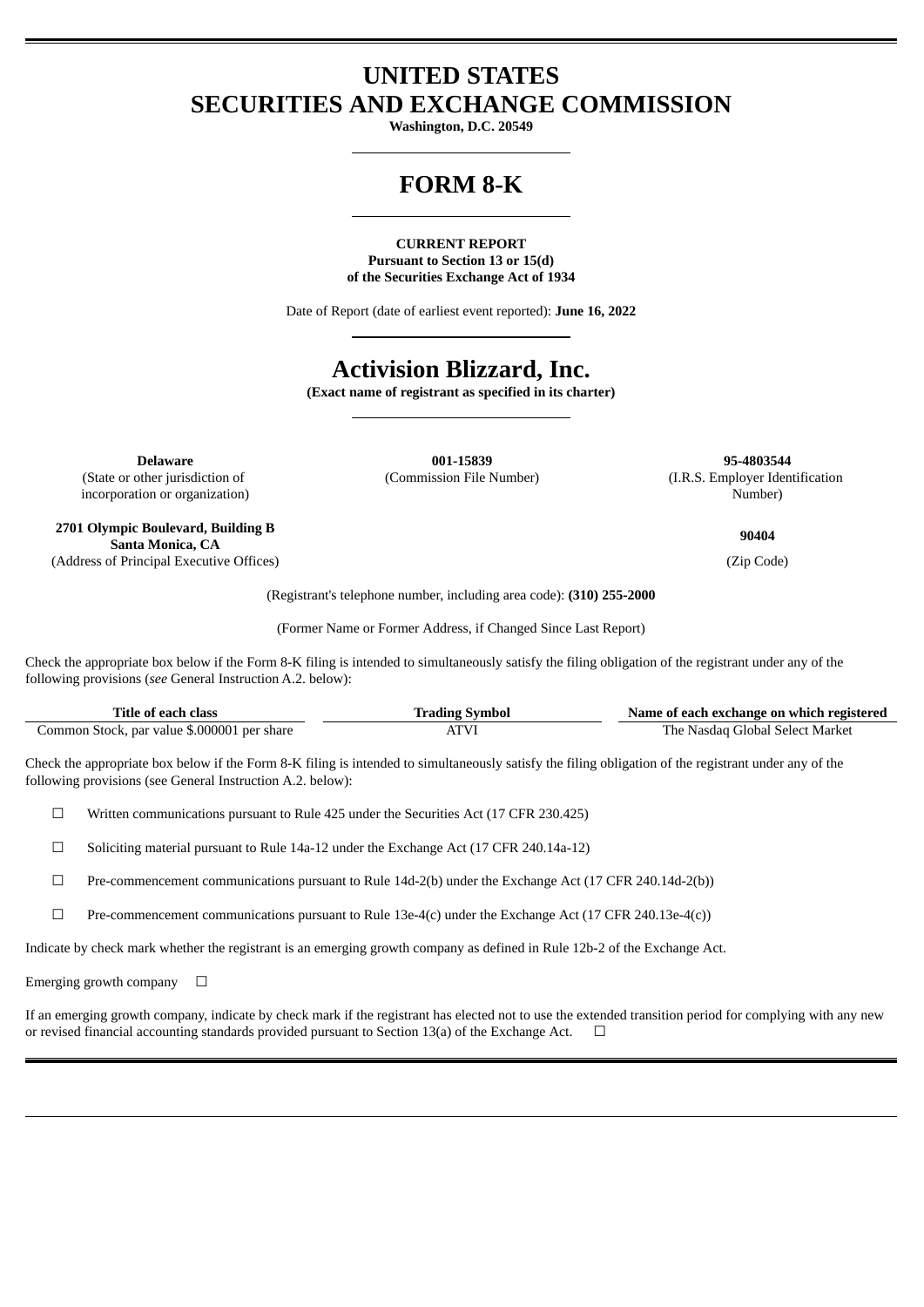#### **Item 8.01 - Other Events**

On June 16, 2022, the independent directors of the Activision Blizzard, Inc. (the " Company ") Board of Directors issued the following:

#### **Activision Blizzard Board Independent Directors Oversee Review of Workplace Issues**

June 16, 2022

All:

We are writing to provide you with an update on the work that the Board and its Workplace Responsibility Committee of independent directors have been doing related to our workplace. The allegations in media and legal filings about our company were as distressing to us as they were to all of you. The Board resolved that we would dig into these issues directly, go where the facts took us, and that our work would be supplemented and informed by independent investigation and analysis conducted with the assistance of well respected, experienced outside experts with deep subject matter expertise.

We committed to share our findings with you as well as updates on our progress toward becoming the model workplace we all aspire to be. Building and fostering an inclusive and welcoming workplace is an ongoing journey that must be top of mind for each of us every day. Each of us has a duty to bring our best selves to work and to create an environment where our colleagues feel respected, appreciated and inspired.

What we have come to realize over the past several months is that there are many truths about our company – individual and collective, experiential and data-driven – and sometimes they can be difficult to reconcile. For any individual who ever experienced inappropriate workplace conduct, best-in-class policies and data showing progress provide little comfort. Indeed, a single instance of someone feeling diminished at Activision Blizzard is one too many.

Over the past several years, Activision Blizzard has taken progressively stronger, more decisive and coordinated steps to reinforce a culture across the Company and individual business units that reflects the diversity of the audiences we serve, the communities in which we live and operate with a commitment to professional, respectful conduct. Where necessary, we changed leadership, centralized capabilities, added new tools and personnel all with the goal of evolving and improving our workplace to attract and retain talent in an increasingly competitive environment.

While we made meaningful progress, like many large companies there was more we could have accomplished. Since 2018, when we began engaging in good faith with both the federal Equal Employment Opportunity Commission ("EEOC") and the California Department of Fair Employment and Housing ("DFEH"), in the case of the former with respect to workplace issues, and the latter, related to pay equity—as were their respective agreed responsibilities —we have made significant progress. The Company engaged a wide-ranging team of advisors to assist in this effort, from law firms to experts in workplace issues.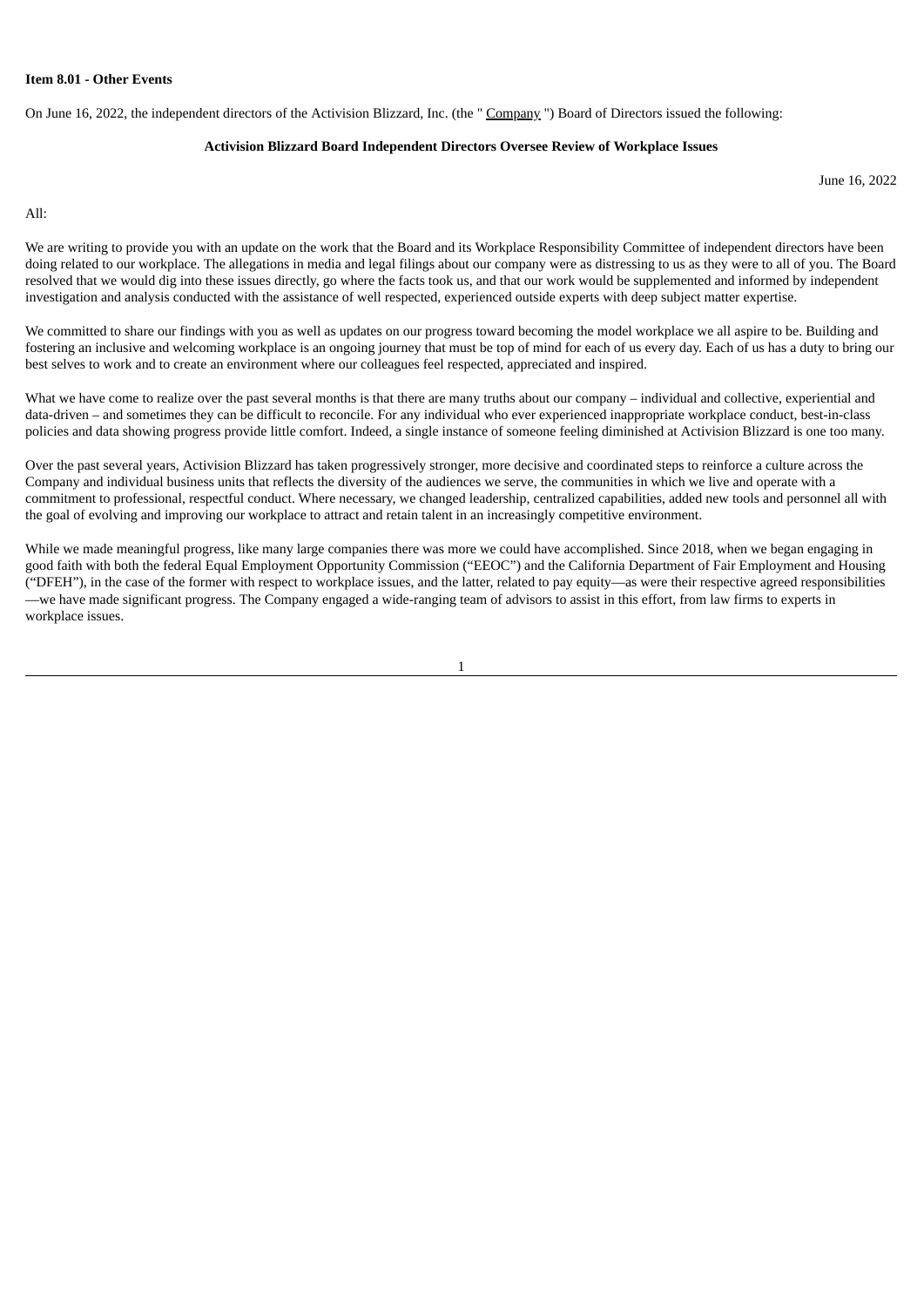At the Board level, we have also undertaken an ongoing, thorough review to ensure that we made our own determinations, with the assistance of external advisors. These advisors have been tasked with conducting their own objective review of past incidents as well as identifying areas for further improvement. This has been a comprehensive review of not only individual instances of harassment but also a review of our policies and procedures throughout the Company. The Board and its external advisors have diligently reviewed allegations by the DFEH and the media. That work included reviewing source documents (including contemporaneous notes from interviews with current and former Activision Blizzard employees, correspondence, and email communications), and conducting additional interviews of current and former Activision Blizzard employees.

Contrary to many of the allegations, the Board and its external advisors have determined that there is no evidence to suggest that Activision Blizzard senior executives ever intentionally ignored or attempted to downplay the instances of gender harassment that occurred and were reported. That work also has not unearthed any evidence, directly or indirectly, suggesting any attempt by any senior executive or employee to conceal information from the Board. Outside advisors, after exhaustive review, also determined the Board never intentionally ignored or attempted to downplay the instances of gender harassment that occurred and were reported. The review of contemporaneous documentation and statements by relevant individuals shows that media criticism of the Board and Activision Blizzard senior executives as insensitive to workplace matters is without merit. Activision Blizzard senior executives responded in a timely manner and with integrity and resolve to improve the workplace. While there are some substantiated instances of gender harassment, those unfortunate circumstances do not support the conclusion that Activision senior leadership or the Board were aware of and tolerated gender harassment or that there was ever a systemic issue with harassment, discrimination or retaliation.

In addition to that work, the Board of Directors engaged a former Chair of the EEOC, Gilbert Casellas. The EEOC is an agency of the United States of America charged with the administration, interpretation and enforcement of Title VII and other federal anti-discrimination laws. Mr. Casellas served as Chair of the EEOC from 1994 to 1998, during President William J. Clinton's administration. After serving as Chair of the EEOC, Mr. Casellas served as the Vice President, Corporate Responsibility and Chief Diversity Officer for Dell Inc. In that role, he created a global diversity, sustainability, and corporate giving function that encompassed operations in over 65 countries and nearly 100,000 employees. Presently, Mr. Casellas serves on diversity and advisory boards for Toyota Motor North America, Comcast Corporation and T-Mobile U.S. Mr. Casellas is a Fellow of the College of Labor and Employment Lawyers and co-editor of the highly regarded *Workplace Harassment* treatise and recognized leader in the fields of employment and diversity and inclusion. Mr. Casellas was engaged to conduct a review of data from collected investigated reports of gender harassment from across the United States between September 1, 2016 and December 31, 2021. $^1$  Based on his review, Mr. Casellas concluded that there was no widespread harassment, pattern or practice of harassment, or systemic harassment at Activision Blizzard or at any of its business units during that timeframe. Mr. Casellas further concluded that, based on the volume of reports, the amount of misconduct reflected is comparatively low for a company the size of Activision Blizzard.

 $\overline{1}$  The data set reviewed reflects reports that were investigated and deemed to raise a potential violation of the anti-harassment policy (as to sex/gender) from September 1, 2016 through December 31, 2021, of which Activision Blizzard, Inc. has become aware from: (i) its Integrated Investigations Unit (established in October 2021); (ii) Employee Relations (established in May 2020); (iii) its Navex database; and (iv) information collected from various human resources groups of its U.S. operations. Not included are: (i) duplicate reports; and (ii) any reports that may have been made but were not identified through the company's collection efforts.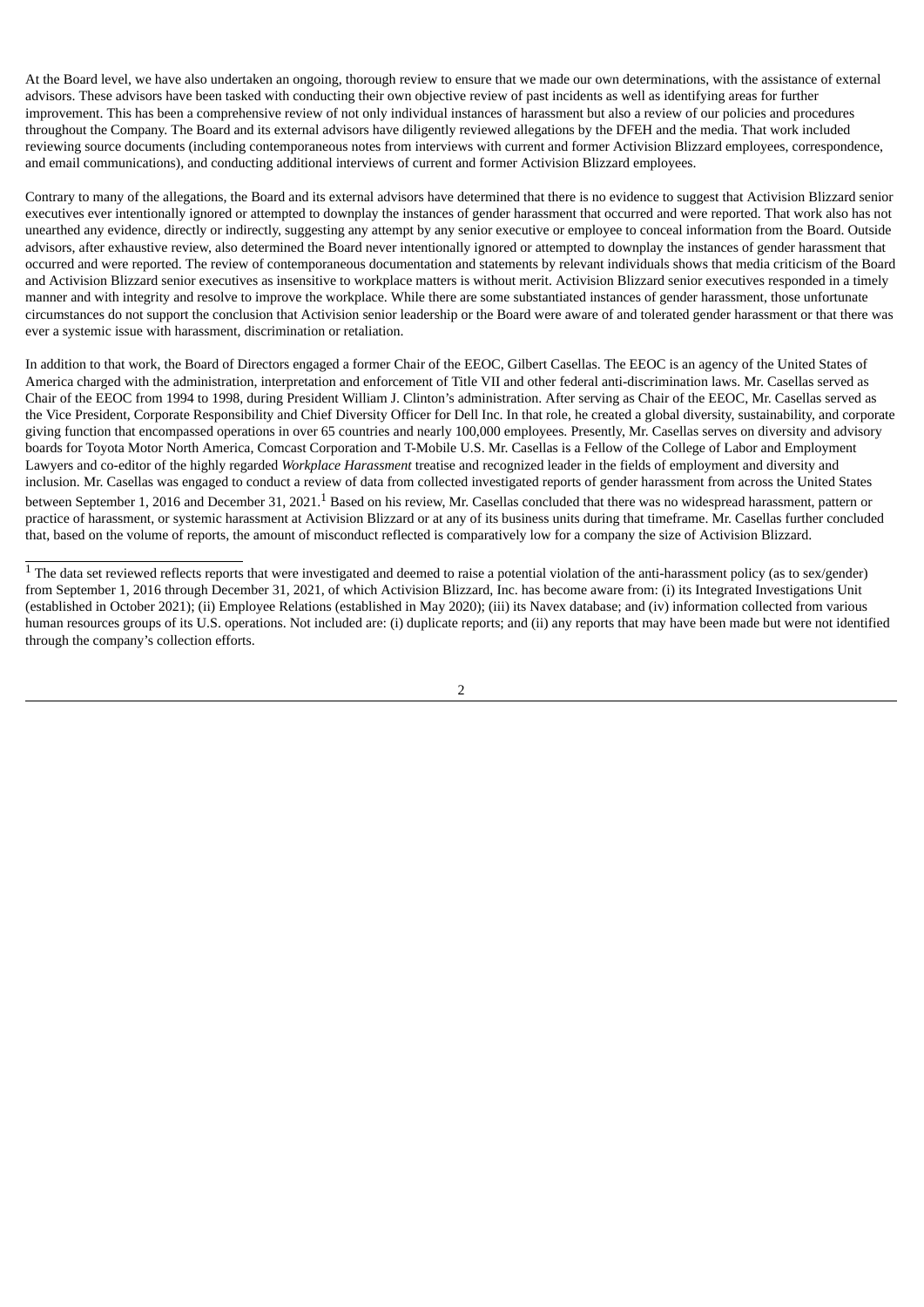Parallel with this review by the Board, management, under the close supervision of the Board, has implemented a series of comprehensive reforms and improvements across the Company in furtherance of our commitment to elevate the Company to best practices for compliance and pay equity in the workplace. Activision Blizzard has:

- · Combined the investigations groups into one centralized Ethics & Compliance team, which is separate from business units and other groups like Human Resources or Employee Relations;
- · Broadened the Employee Relations Team to align the results of investigations with recommended actions and communication back to affected employees;
- · Quadrupled the size of Activision Blizzard's Ethics & Compliance team since July 2021;
- · Tripled investment in anti-harassment and anti-discrimination training resources;
- · Announced the launch of a new Company-wide zero-tolerance harassment policy;
- · Expanded the "Way2Play Heroes" program, created in 2018, which consists of volunteers who help other employees understand their reporting options, champion speaking up, and provide feedback and advice on how to strengthen Activision Blizzard's overall ethics & compliance program.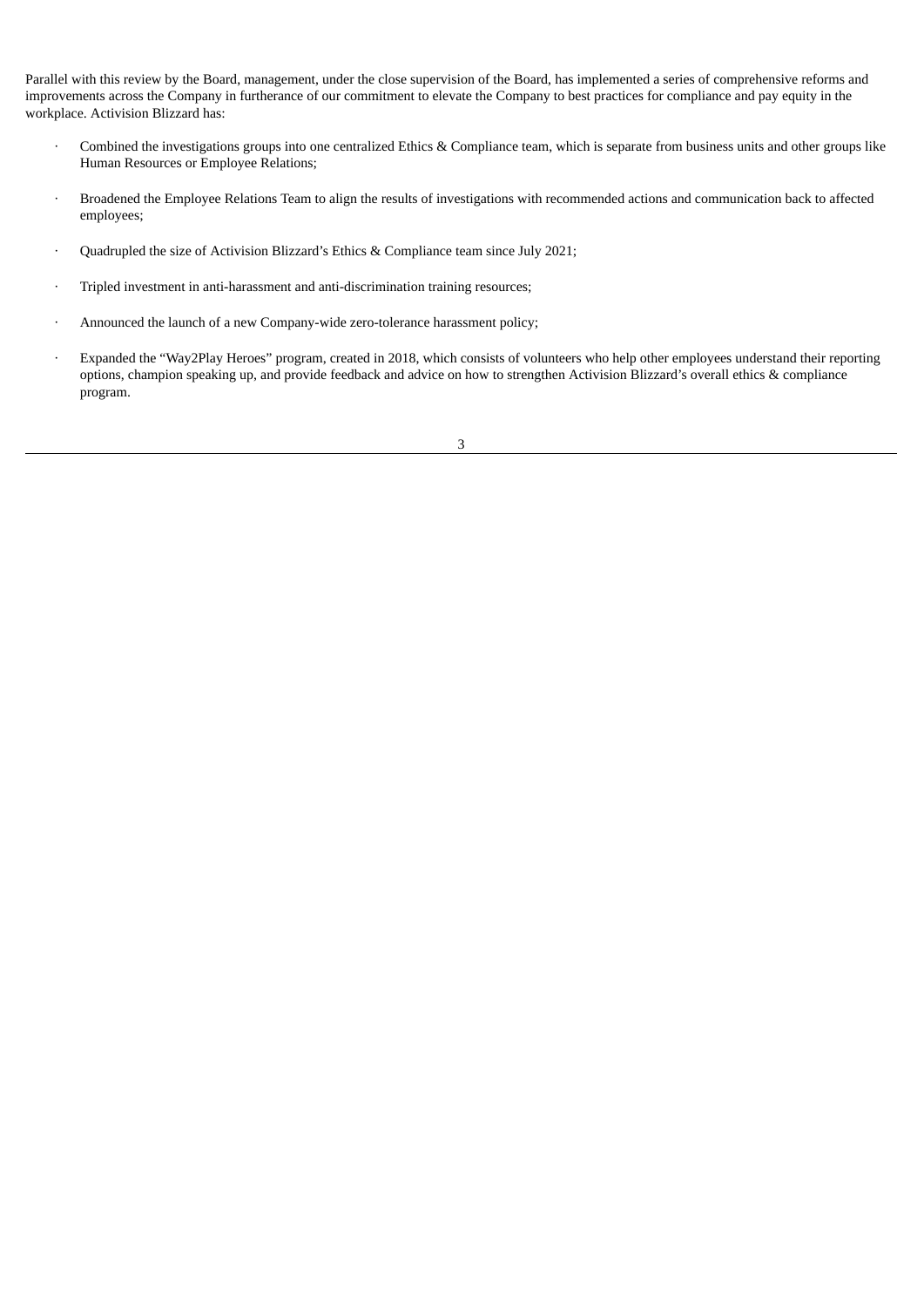- · Waived arbitration for individual claims of sexual harassment, unlawful discrimination, or related retaliation arising after October 28, 2021;
- Released the U.S. Pay Equity Review for 2020 in October 2021, finding that, after accounting for factors that impact pay like role, location, tenure, and job classification, female employees on average earn about \$1.01 for every dollar earned by men doing comparable work;
- Released our ESG report in May 2022, reflecting that our Global Pay Equity Review for 2021 found that, after accounting for factors that impact pay like role, location, tenure, and job classification, women and those who do not identify as men on average earned \$1.00 for every dollar earned by men for comparable work;
- · Released Representation Data in December 2021, based on data in company records as of November 30, 2021;
- · Implemented new policies, including a global drug and alcohol policy for Company-sponsored events and zero tolerance for alcohol consumption in the workplace;
- · Hired a Senior Director of Equal Employment Opportunity, Equity & Compliance, since promoted to VP, Workplace Integrity and EEO, with relevant experience in gender discrimination, harassment, and related retaliation to serve as an internal EEO coordinator and assist the Company and the neutral, third-party EEO consultant with implementation of the Company's agreement with the EEOC;
- Made high level personnel changes in the executive and human resources teams including new Chief People Officer Julie Hodges and Chief Diversity, Equity and Inclusion Officer Kristen Hines;
- · Improved transparency to employees by providing regular updates on diversity representation and pay equity;
- · Invested in and launched tools and systems that allow us to better track representation of women and UEG candidates at the applicant, interviewing, and hiring stages of the Company's recruiting processes;
- Made progress in ensuring there are diverse slates of candidates for all open positions;
- Launched "Upward Feedback," an annual process that gives employees a formal opportunity to share constructive, actionable feedback with their managers through an anonymous survey.

We recognize none of these improvements can change the past for those who experienced inappropriate workplace conduct. Over the years the Company has appropriately disciplined and exited employees to ensure that our practices match our policies. There simply is no room at Activision Blizzard for anyone who does not practice our corporate value of providing a safe, inclusive and welcoming workplace that serves as a model for our industry.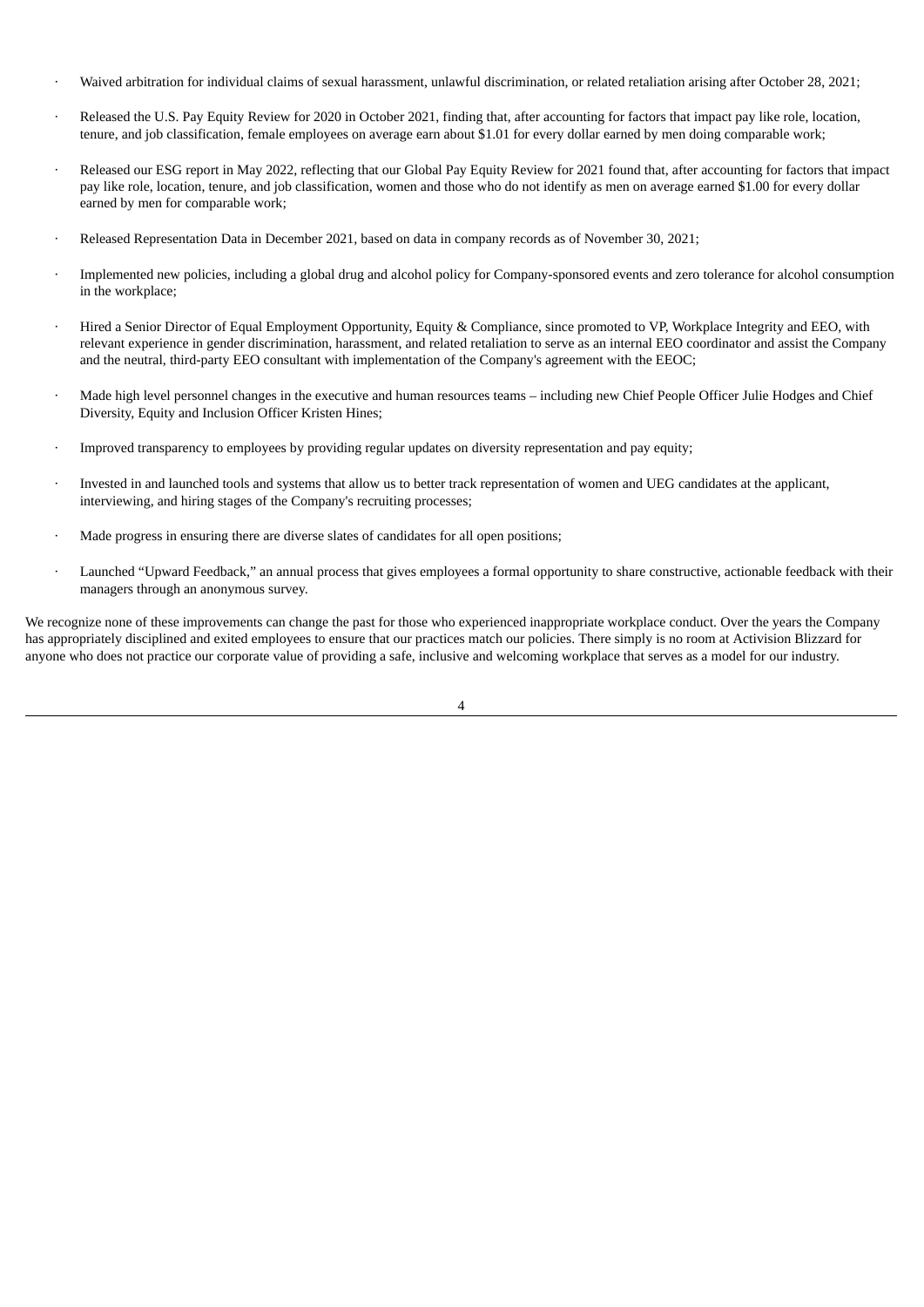Our recent settlement with the EEOC is already available for eligible employees to submit claims. The Company is not involved in the claims review process and all decisions are made by the EEOC.

We understand that moving forward includes addressing the issues of the past. The EEOC consent decree, with the transparency, enhanced mental health benefits for any victims of harassment (regardless of where they were employed when those events occurred), as well as the compensation it provides, is just part of that effort.

Another is the \$250 million dollar investment we are making in the people who create our world-class entertainment and whose shared purpose improves our culture. The inaugural class of Level Up U focused on training applicants for engineering positions is about to begin: as of June 15, 2022, 103 offers were accepted with a 73% rate of overall diversity, including 45% women and non-binary individuals and 40% from underrepresented ethnic groups. Across the Company overall we are working to improve representation in every business unit. This is of foundational importance as we look ahead.

While the Board and management have implemented the above steps to continue to improve the workplace, it must be said that the Company has been subject to an unrelenting barrage of media criticism that attempts to paint the entire Company (and many innocent employees) with the stain of a very small portion of our employee population who engaged in bad behavior and were disciplined for it. Much of this originated with the highly inflammatory, madefor-press allegations of the DFEH. As our outside advisors made clear, the DFEH was not assigned to investigate harassment in its agreement with the EEOC, nor did it in fact complete an investigation into issues of harassment at Activision Blizzard. There has also been no court finding, verdict, or ruling concluding the DFEH allegations to be true. In fact, the DFEH's efforts to interfere with the EEOC settlement, which was determined to be fair and reasonable by a federal court, have been denied six times. That said, rather than dismiss these criticisms, the Board and management have taken these allegations seriously and according to outside advisors, have investigated these appropriately.

Like any organization that has employed over 25,000 employees over the last decade, Activision Blizzard can always improve. As the leadership team has acknowledged many times over the past year, there have been instances where the standards we set for ourselves have not been met and people were let down. But we are not a company that looks the other way. We learn from our experiences to get better. And we are better and stronger and even more committed to an exemplary workplace because of the experiences of the last year. We will never stop investing in our people and processes to ensure we have the most welcoming, respectful, inclusive workplace as that is the surest way we will continue to attract and retain the most talented people in our industry and continue to delight our players as we have for three decades.